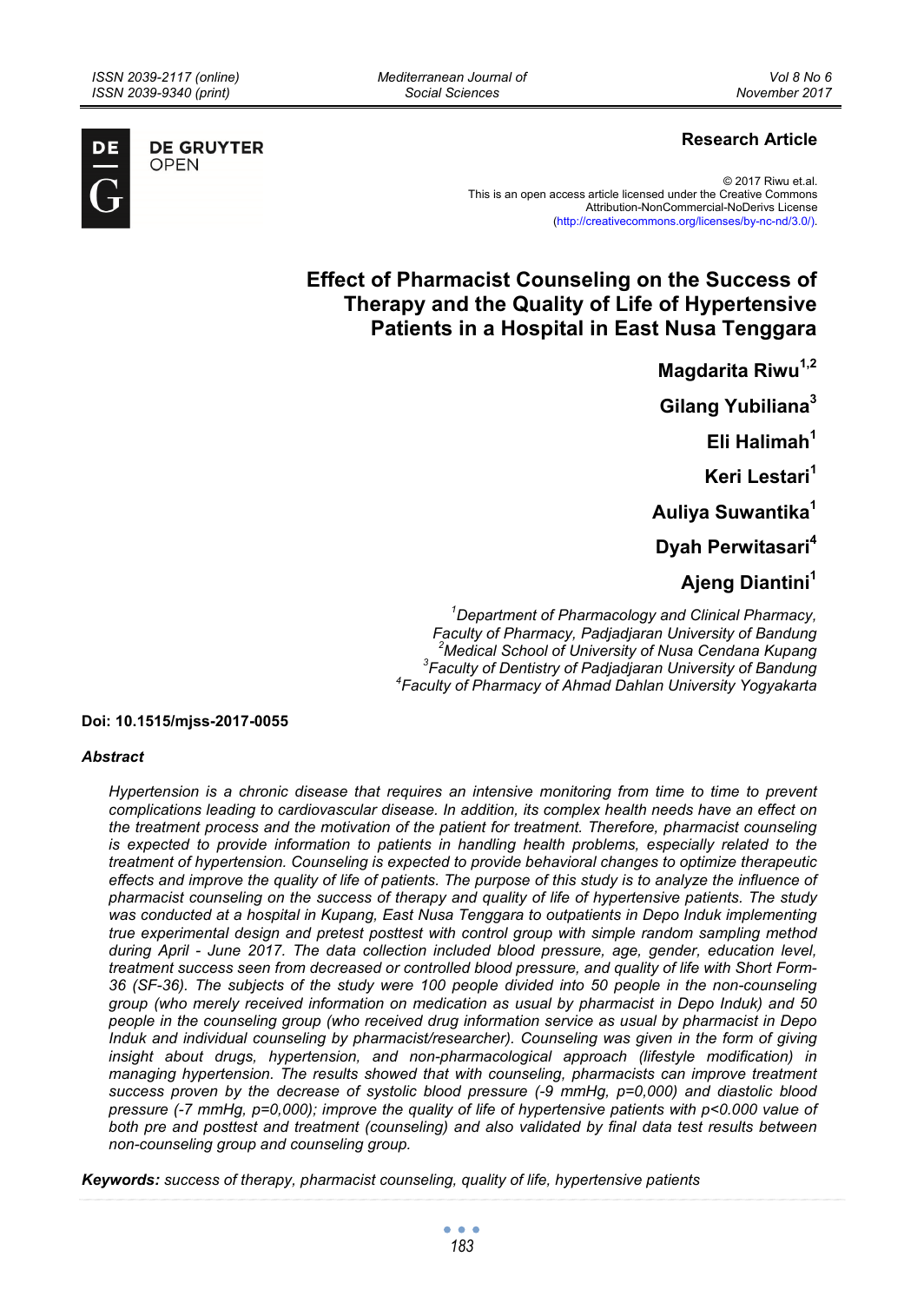### **1. Introduction**

Hypertension is a common cause of cardiovascular disease, widely recognized as the most common cardiovascular disorder and the number one risk factor for mortality. Hypertension causes at least 45% of deaths due to heart disease and 51% of deaths due to stroke. Almost 50% of 17.5 million deaths in the world are caused by cardiovascular disease associated with systemic arterial hypertension disease. The prevalence of hypertension in Indonesia in 2013 is 9.5%, 7.4% in Nusa Tenggara Timur, and 6.3% in Kupang.

Management of pharmacological aspects in controlling blood pressure has been implemented, but there is still an increase in complications related to hypertension. Some complications occurred due to poor treatment in controlling blood pressure such as coronary heart disease, peripheral vascular disease, and kidney disorders. Achievement of blood pressure control in addition to pharmacological approaches is also influenced by nonpharmacological aspects such as diet and physical activity so that the role of pharmacist in determining the success of hypertension therapy is highly needed.

The therapeutic problems of patients with chronic diseases are related to adherence to therapy so that pharmacists as pharmaceutical professionals are responsible for providing education through counseling to patients to make them understand the goals of therapy change and adhere to healthy lifestyles, and improve medication adherence.

The quality of life (QoL) of hypertensive patients is influenced by several socio-demographic factors such as age, gender, education, and family history of hypertension. Quality of life is also directly affected by the lack of education, lifestyle modification, and low levels of patient understanding on the management of the disease. Quality of life (QoL) is a complex concept. Therefore, to assess the outcomes of interventions related to quality of life, it uses the SF-36 questionnaire which is one of the generic instruments used to measure overall quality of life in general in patients with chronic diseases such as hypertension.<sup>20</sup> SF-36 assess 8 (eight) domains that include, physical function (10 questions), physical limitations (4 questions), body pain (2 questions), general health (6 questions), vitality (4 questions), social function (2 questions), emotional limitation (3 questions), and mental health (5 questions).

In East Nusa Tenggara, especially Kupang, pharmaceutical services in the field of clinical pharmacy, especially counseling, is still minimal. This is related to the lack of pharmacists. Pharmaceutical services in hospitals for outpatients, especially in Depo Induk, exceed the ratio of 1:50 with the number of pharmacist's as much as two people and the average visit of 175 patients. Pharmaceutical services provided when delivering drugs to patients are merely limited to drug name information, indications, and rules of use. This condition ultimately affects the lack of information about drugs, hypertension, and lifestyle modifications for patients when getting drugs.

Based on the above information, the research was conducted to analyze the influence of counseling pharmacist to the success of therapy and the quality of life of hypertensive patients in a hospital in East Nusa Tenggara.

### **2. Method**

#### *2.1 Research Subject*

The research was designed in a pretest posttest study with control group. The subjects were hypertensive outpatients who become the participant of National Health Insurance (*Jaminan Kesehatan Nasional/*JKN) and perform and take medication at Depo Induk at East Nusa Tenggara Hospital from April to June 2017. The subjects were selected through a simple randomized study in patients diagnosed as suffering hypertension with or without complications, ≥18 years old and ≤65 year's old, receiving two kinds of drugs, known for their blood pressure values, and willing to participate in the study by signing informed consent.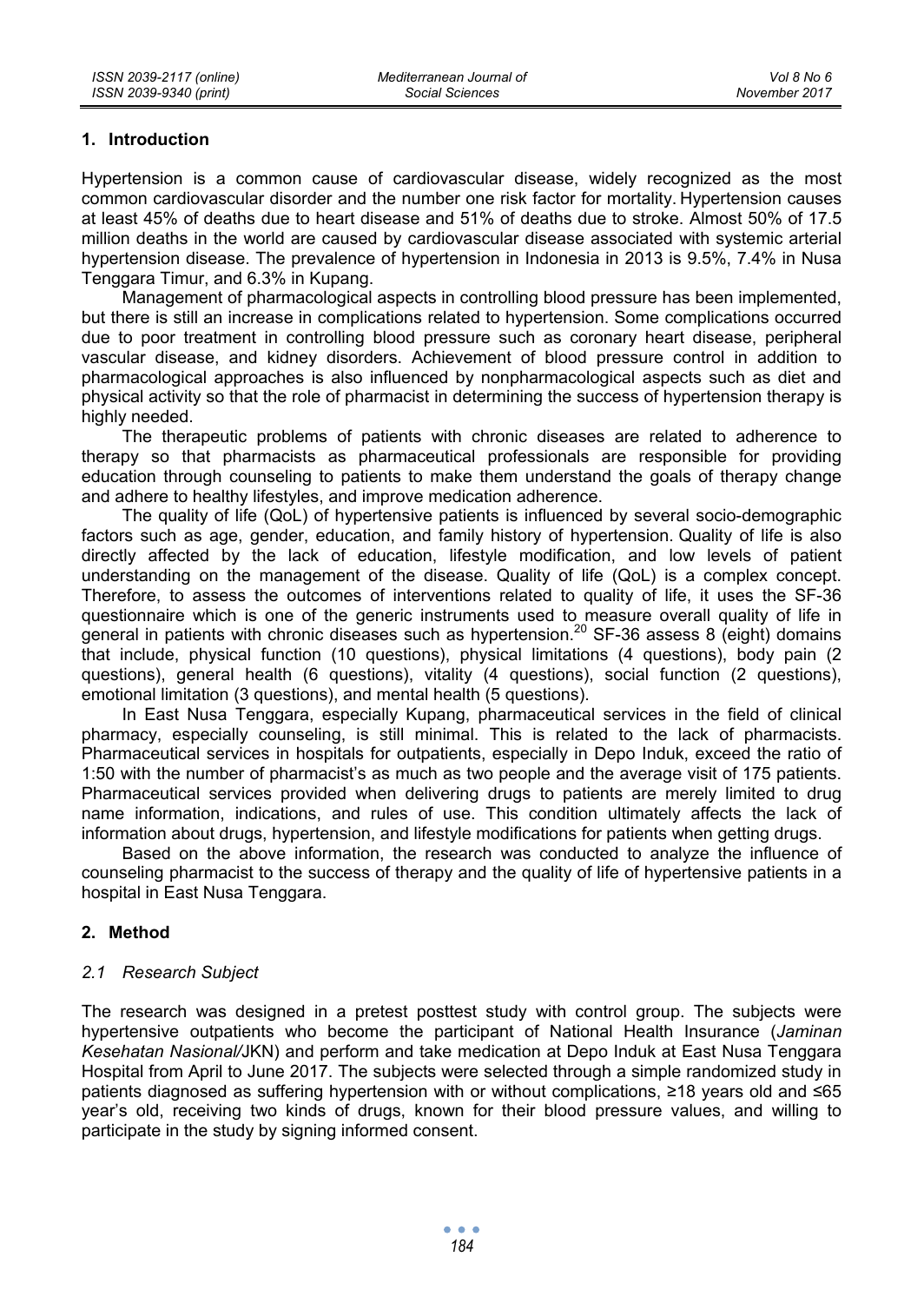### *2.2 Number of Research Subjects*

The number of research subjects was obtained using the formula of proportion based on the prevalence of hypertension occurrence in Kupang (6.3%) and 10% to fill the possibility of drop out so that the total subjects were 100 people. The subjects were divided into two groups, i.e. 50 people in the non-counseling group (only receiving drug information services as usual by pharmacists in Depo Indah) and 50 people in the counseling group (receiving drug information service as usual by pharmacist in Depo Indah and counseling by researchers). In Depo Induk, the drug information is usually given in the form of drug name, indication, and rule of use.

#### *2.3 Research Instrument*

The instrument used is questionnaire. To measure the quality of life, Indonesia version of SF-36 questionnaire was used consisting of 36 questions divided into 8 domains. They are physical function (10 questions), physical limitations (4 questions), body pain (2 questions), general health (6 questions), vitality (4 questions), social function (2 questions), emotional limitation (3 questions), and mental health (5 questions). The questionnaires have been tested valid and reliable to measure the quality of life of hypertensive patients.

#### *2.4 Data Collection*

The data were prospectively collected from hypertensive patients who meet the criteria in 30 days. The data collection included age, sex, education level, occupation, blood pressure, and filling out the Indonesian version of SF-36 questionnaire. After one month when the subjects returned to do medical checkup, the final data were taken in the form of blood pressure and filling out the Indonesian version of the SF-36 questionnaire. Filling out questionnaires was done by research subjects while waiting for drug preparation.

#### *2.5 Procedures and Treatment*

Research subjects who met the criteria of inclusion and exclusion were randomly selected. Research subjects were informed of their voluntary participation and guaranteed that all their personal data will be kept confidential, and they are entitled to withdraw at any time during the study without having to give a reason. Proof of voluntary participation is by signing the informed consent. This research does not interfere with service process where the research subjects still get drug information service as usual by pharmacist at Depo Induk Hospital. The difference is there is additional service in the form of counseling to the counseling group. Treatment in the form of counseling was given by the pharmacist as a researcher. Counseling is an individualized educational intervention provided in a special counseling room with duration of 15-30 minutes (according to time agreement with the subject). Educational interventions were provided after ensuring the understanding of research subjects on the drug, hypertension diseases, and lifestyle modifications. Educational intervention in the form of counseling to the subject of research is provided without cost.

### *2.6 Analysis*

The demographic data of research subjects were analyzed by descriptive statistics. Score/value of blood pressure and quality of life tested in distribution normality using Kolmogorov-Smirnov test. Normally distributed data were tested using parametric statistics, t test (for paired and free samples) and non-distributed data were resumed by different test with non-parametric statistic method, Wilcoxon test (for pre-post sample), and Mann Whitney test (For free samples in this case non-counseling and counseling groups).

Effect of treatment in the form of pharmacist counseling was determined by comparing blood pressure and quality of life before and after treatment.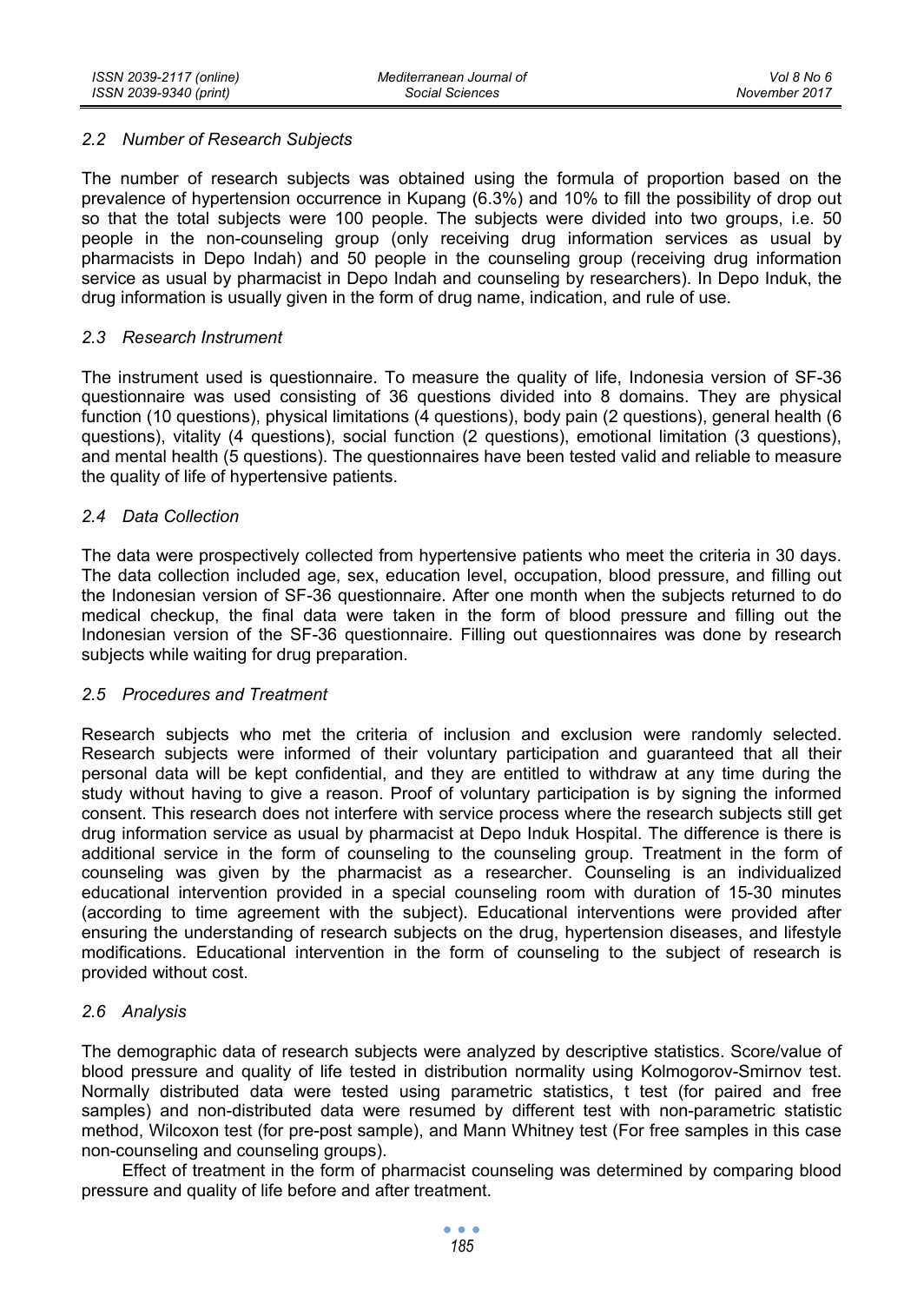## **3. Results**

The characteristics of the demographic of subjects who met the inclusion and exclusion criteria were 100 people divided randomly in two groups: 50 people in non-counseling group and 50 people in counseling group. The results of demographic parameters of female hypertensive patients (57/100) were more numerous than male (43/100). Mostly the age of the patients are 54-65 years old (60/100) followed by the age of 42- 53 years (32/100) as much as 60 people. The educational background of the patients varies, in which 47 people (47/100) graduated from high school followed by university level (28/100), elementary school (13/100) and junior high school (12/100). (Table 1.)

|                          |    | Non-counseling (n=50) |    | Counseling (n=50) | Total (n=100) |    |
|--------------------------|----|-----------------------|----|-------------------|---------------|----|
| Demographics             | N  | $\%$                  | N  | %                 | n             | %  |
| Sex                      |    |                       |    |                   |               |    |
| Male                     | 20 | 40                    | 23 | 46                | 43            | 43 |
| Female                   | 30 | 60                    | 27 | 54                | 57            | 57 |
| Age (years)              |    |                       |    |                   |               |    |
| 18-29                    |    | 2                     |    | 2                 | 2             | 2  |
| $30 - 41$                | 3  | 6                     | 3  | 6                 | 6             | 6  |
| 42-53                    | 13 | 26                    | 19 | 38                | 32            | 32 |
| 54-65                    | 33 | 66                    | 27 | 54                | 60            | 60 |
| Level of Education       |    |                       |    |                   |               |    |
| <b>Elementary School</b> |    | 14                    | 6  | 12                | 13            | 13 |
| Junior High School       |    | 14                    | 5  | 10                | 12            | 12 |
| <b>High School</b>       | 24 | 48                    | 23 | 46                | 47            | 47 |
| University Level         | 12 | 24                    | 16 | 32                | 28            | 28 |

**Table 1.** Distribution of Research Subject Demographics

Differences in mean values of baseline blood pressure and end of observation in the subjects of noncounseling group are not significant ( $p > 0.05$ ) both systolic blood pressure ( $p = 0.352$ ) and diastolic blood pressure ( $p = 0.559$ ). On the other hand, in counseling group, there was a significant difference (p <0.05) in both systolic blood pressure (p = 0,000) and diastolic blood pressure (p = 0.000). This data indicates a change in blood pressure in the group who received treatment in the form of pharmacist counseling. These results indicate that pharmacist counseling has a positive effect on decreasing systolic blood pressure (-9mmHg, p=0,000) and diastolic blood pressure (-7mmHg, p=0,000). Differences in mean values of blood pressure variables between pre-post non-counseling groups and pre-post counseling groups are presented in Table 2.

**Table 2.** Differences in Mean Value of Blood Pressure Variable (pre-post)

|                                | Non-counseling |       |                |       | Counseling |       |                |       |
|--------------------------------|----------------|-------|----------------|-------|------------|-------|----------------|-------|
| Criteria                       |                | Mean  |                |       |            | Mean  |                |       |
|                                | Pre            | Post  | $(Post - Pre)$ |       | <b>Pre</b> | Post  | $(Post - Pre)$ | р     |
| <b>Systolic Blood Pressure</b> | 133.8          | 135.6 |                | 0.352 | 135.6      | 126.6 | -9             | 0,000 |
| Diastolic Blood Pressure       | 84.4           | 85.2  | 0.8            | 0.559 | 85.6       | 78.6  | $-1$           | 0.000 |

In Table 3, the results of Mann Whitney test to the initial data (pre) of non-counseling group and counseling group for the indicator value of systolic blood pressure ( $p = 0.501$ ) and diastolic blood pressure  $(p = 0.653)$  is not different  $(p > 0.05)$ . In other word, (pre) systolic or diastolic blood pressure of the whole research subjects is the same or no significant difference. Different test of non-counseling group and counseling group for indicator value of systolic blood pressure (p = 0,000) and diastolic blood pressure ( $p = 0.000$ ) showed p value <0.05 meaning that there was a difference of blood pressure indicator value between non-counseling group and counseling group at the end of the observation. These results indicate the success of therapy in the form of decreasing both systolic and diastolic blood pressure influenced by the pharmacist counseling. Based on the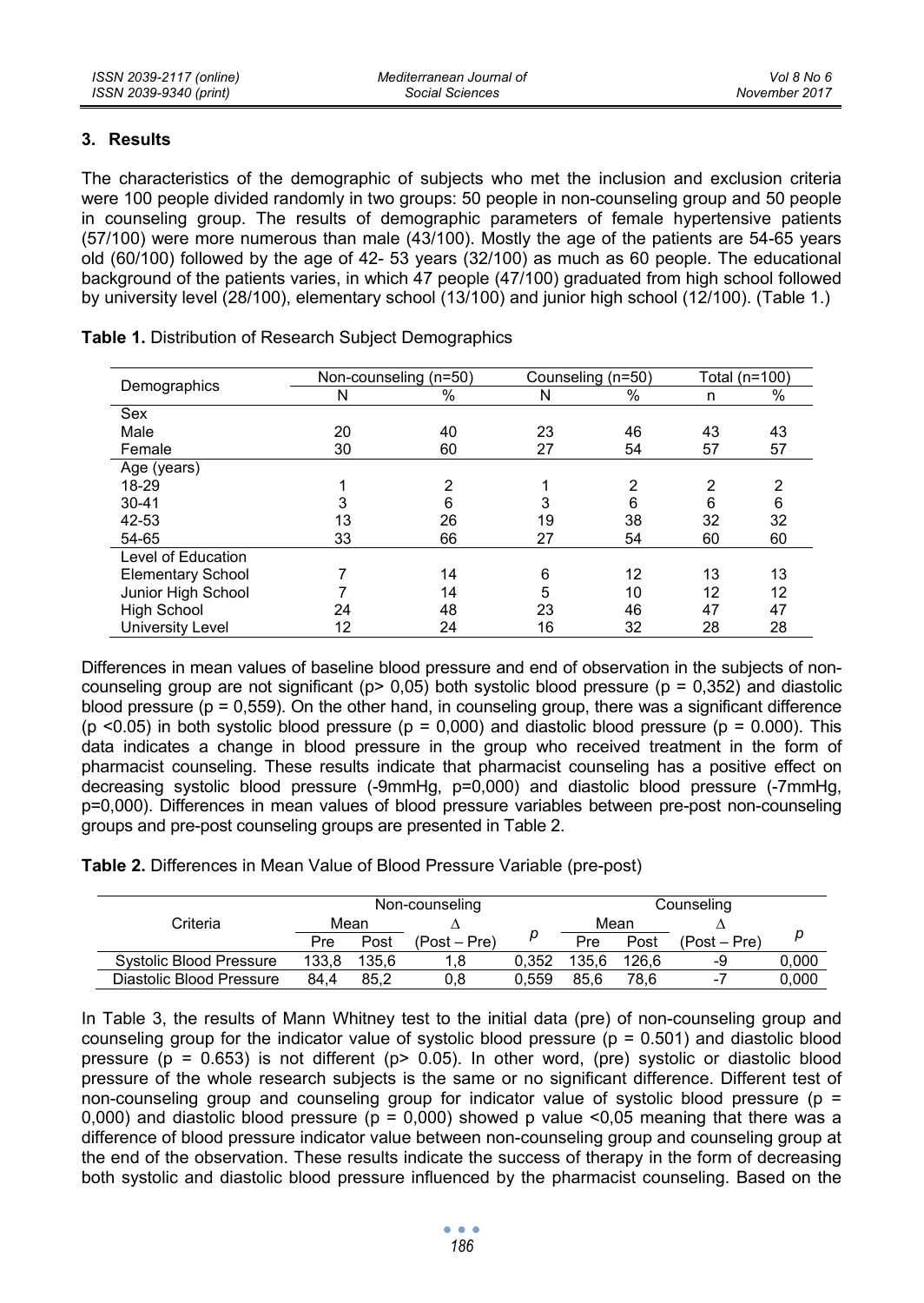results of the interview, the patients revealed that the received pharmacist counseling made them become more understand the drugs, hypertension disease, and lifestyle modification and influence on the motivation of patients in the use of accepted drugs.

**Table. 3** Mean of Blood Pressure and Compliance Variables (pre-pre and post-post)

| Variable                 | Pre non-<br>counseling | Pre<br>counseling |       | Post non-<br>counseling | Post<br>counseling |       |
|--------------------------|------------------------|-------------------|-------|-------------------------|--------------------|-------|
| Systolic Blood Pressure  | 133.8                  | 135.6             | 0.501 | 135.6                   | 126.6              | 0.000 |
| Diastolic Blood Pressure | 84.4                   | 85.2              | 0.653 | 85.2                    | 78.6               | 0.000 |

The mean difference in scores of quality of life variables is based on the filling of the SF-36 questionnaire done by pre-post research subjects. In the non-counseling group for the domain of physical function (p=0.771), general health (p=0.563), social function (p=0.099), and emotional limitation (p=0.191), there is no difference in the average number of scoring the initial data and the final data (one month after initial data retrieval without treatment) with  $p > 0.05$ . However, in physical function domain (0,021), body pain ( $p = 0.006$ ), vitality ( $p = 0.000$ ), and mental health ( $p = 0.020$ ), there is an average difference in scores. The increase in the average number of scoring on noncounseling group before and after one month of observation for the domain of physical function, body pain, and general health is influenced by the drugs given to deal with complaints/clinical symptoms felt by the subject of current research health control to hospital (initial observation). Drugs given to deal with complaints/clinical symptoms in question are such as headache, low back pain (LBP) (paracetamol, diclofenac, meloxicam), abdominal pain (lansoprazole, Ranitidine, Ulsidex, Omeprazole), tingling, muscle cramps (Gabapentin, vitamin Neurotrophic), and depression (Amitriptyline).

The increase in the mean scoring value of the domain of emotional limitation might be related to the age of the subjects in non-counseling group included in the criteria for adults (approximately 55.74 ± 8.79 years), so that the subjects emotionally/psychologically have been able to accept the conditions/circumstances experienced. The mean of quality of life score of hypertensive patients (pre-post) is presented in Table 4.

Generally, in the counseling group, there is a significant difference in the value of quality of life indicators before and after counseling on eight domains. The increase in the mean score before and after counseling on eight domains showed besides the drugs given during health controls to the hospital, there is intervention in the form of pharmacist counseling on the additional information regarding side effects of medication, hypertension, possible complications, the need for regular treatment and drug use as recommended, and lifestyle modification. In addition, based on interviews with research subjects, they feel the attention and motivation of the pharmacist as a provider of health services when getting counseling.

|                      | Non-counseling |       |              | Counseling |       |       |              |       |
|----------------------|----------------|-------|--------------|------------|-------|-------|--------------|-------|
| Domain               | Mean           |       | Δ            | Ρ          |       | Mean  |              | P     |
|                      | Pre            | Post  | (Post - Pre) |            | Pre   | Post  | (Post - Pre) |       |
| physical function    | 65.00          | 62.60 | $-2.40$      | 0.021      | 59.70 | 76.20 | 16.50        | 0.000 |
| physical limitations | 16,53          | 18,00 | 1.47         | 0.771      | 10.50 | 65.50 | 55.00        | 0,000 |
| body pain            | 49.00          | 61.75 | 12.75        | 0.006      | 57.50 | 86.00 | 28.50        | 0.000 |
| general health       | 366,83         | 50.42 | 13.59        | 0.563      | 49.75 | 81.08 | 31.33        | 0.000 |
| Vitality             | 62.20          | 59.00 | $-3.20$      | 0.000      | 57.10 | 77.40 | 20.30        | 0,000 |
| social function      | 48.00          | 57,75 | 9.75         | 0.099      | 57.75 | 77.50 | 19.75        | 0,000 |
| emotional limitation | 20,00          | 28,67 | 8.67         | 0.191      | 15.33 | 59.36 | 44.03        | 0,000 |
| mental health        | 70,56          | 69,36 | $-1,20$      | 0,020      | 62,48 | 87,60 | 25,12        | 0,000 |

**Table 4.** Mean Score of Variable Quality of Life of Hypertensive Patients (pre-post)

The result of test of difference of indicator of quality of life which consist of eight domains between preliminary data in non-counseling and counseling group shows no significant difference (p> 0,05).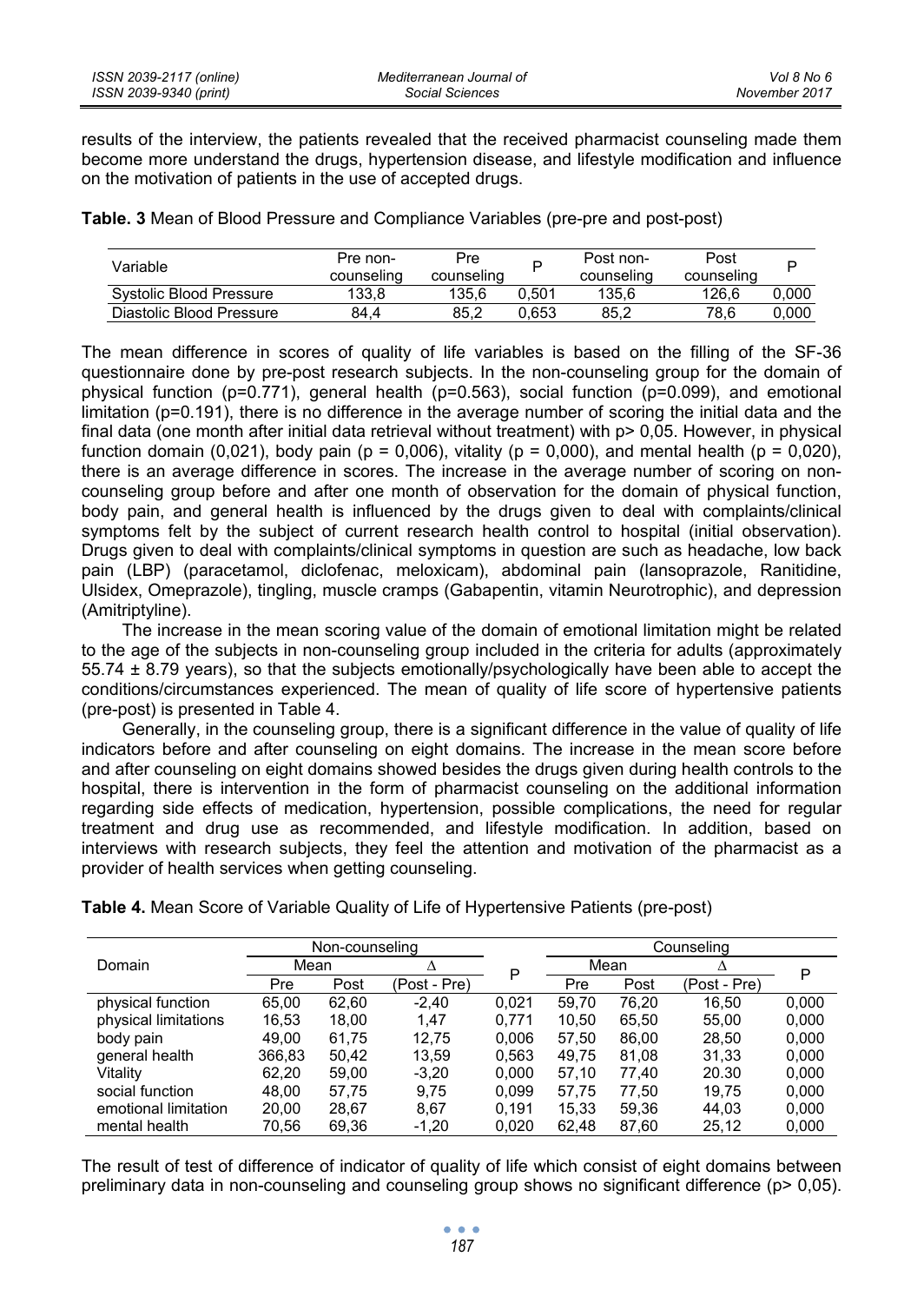On the contrary, in post data between non-counseling and counseling group, there is no significant different in indicator value ( $p$  <0,05). This shows that the difference in the value of this indicator is due to the effect of the intervention in the form of pharmacist counseling. Test results are presented in Table 5.

**Table 5.** Mean Score of Quality of Life Variable of Hypertensive Patients (pre-pre and post-post)

| Domain               | Pre non-<br>counseling | Pre<br>counseling | P     | Post non-<br>counseling | Post<br>counseling | р     |
|----------------------|------------------------|-------------------|-------|-------------------------|--------------------|-------|
| physical function    | 65.00                  | 59.70             | 0.259 | 62.60                   | 76.20              | 0.000 |
| physical limitations | 16.53                  | 0.50              | 0.215 | 18.00                   | 65.50              | 0.000 |
| body pain            | 49.00                  | 57.50             | 0.966 | 61.75                   | 86,00              | 0.000 |
| general health       | 36,83                  | 49.75             | 0.643 | 50.42                   | 81.08              | 0.000 |
| Vitality             | 62.20                  | 57.10             | 0.153 | 59.00                   | 77.40              | 0,000 |
| social function      | 48.00                  | 57,75             | 0.587 | 57,75                   | 77.50              | 0,000 |
| emotional limitation | 20,00                  | 15,33             | 0.256 | 28.67                   | 59.36              | 0,000 |
| mental health        | 70.56                  | 62.48             | 0.052 | 69.36                   | 87.60              | 0,000 |

# **4. Research Ethics**

The research was conducted after obtaining ethical permit from Health Research Ethics Committee of Faculty of Medicine, University of Nusa Cendana Kupang with the number of Letter of Recommendation of Ethical Approval: 02a/UN15.16/KEPK/2017, dated March 15, 2017. In this research, there are two groups which are non-counseling group and counseling group. Therefore, by considering ethical aspect, at the end of research, the subjects in non-counseling group are given treatment in the form of pharmacist counseling so there is no difference of treatment between both research groups.

# **5. Discussion**

The results of this study indicated hypertensive patients are more dominated with female patients than male and the prevalence of hypertension mostly occurred at the age of 42-65 years. These results suggested that the diagnosis of hypertension begins at age ≥18 years and increases with age. In most cases, the increase in blood pressure correlates with increasing age and tends to be higher in women than in men. In addition, the majority of patients have a good level of education.

Most of the patient's mistakes are caused by the lack of understanding on treatment regimens such as dosage or self-regulation of the treatment regimen. The key role of the pharmacist in helping patients get the best therapeutic results is by providing pharmaceutical counseling services. Pharmacist counseling is one of pharmaceutical service responsibilities to improve patient understanding of treatment with the ultimate goal of achieving definite results of improving and/or maintaining patient quality of life.

Pharmacist counseling can help to manage chronic diseases such as hypertension. What is given during counseling are in the form of attention, motivation, knowledge of medicines, hypertension, and lifestyle modification. This study showed an improvement in blood pressure, which in turn has an impact on the improvement of quality of life of hypertensive patients. These results were shown by differences in pre-post treatment outcomes and also validated as a result of treatment in the form of pharmacist counseling with different post test results in both groups. The role of pharmacists in the management of chronic diseases through counseling has reduced the information gaps related to complications. Based on the results of interviews, patients have the understanding that complications of kidney disorders is caused by long-term use of drugs so that hypertension medication is mostly done when the complaints/clinical symptoms in the form of headache and shoulder pain occur. Similar results by Mollaoğlu, et al (2015) also showed that drug is consumed only if there are clinical symptoms.

Uncontrolled blood pressure mostly can lead to the decrease of quality of life of patients. This is due to poor medical compliance and lack of knowledge and awareness of hypertension.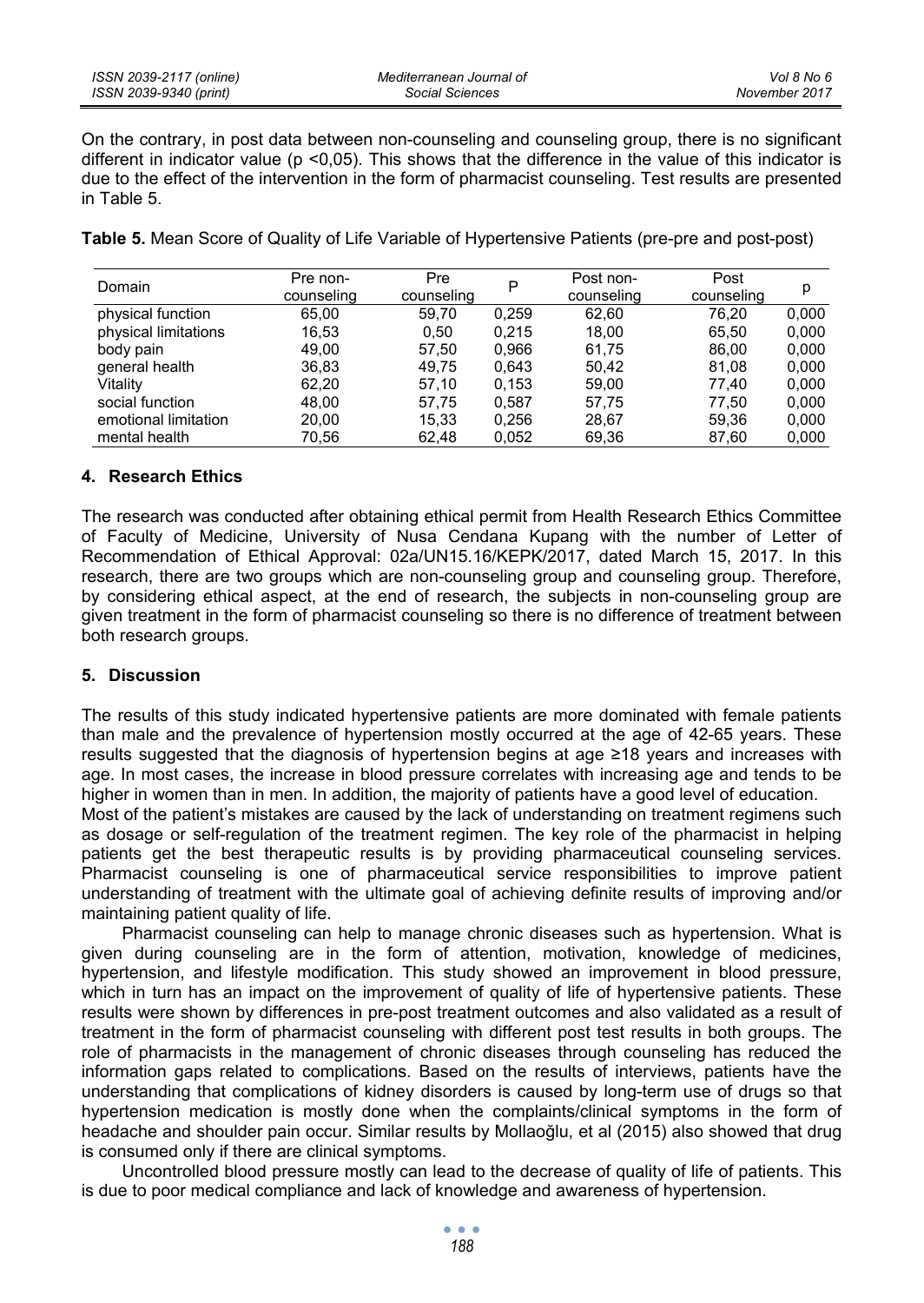In this study, pharmacist counseling provided the motivation for the patient not to be afraid of the side effects of the drug. In addition, it gave information related to the side effects of the drug and its treatment so that the patient consumed the drugs based on the rules without feeling fear of the side effects of the drug. The result of interviews with patients showed that they are afraid of taking drugs in the long term continuously with the consideration that the drugs received are chemicals and can cause interference effects on organs such as the kidney. Besides, drug use also becomes irregular due to perceived side effects such as cough and frequent urination during the night day.

#### **6. Conclusion**

This study showed that the role of the pharmacist in providing counseling to hypertensive patients has a positive impact in improving the patient's understanding of medication, hypertension, and lifestyle modification to achieve maximum therapeutic effect and ultimately improve patient's quality of life. In addition, the involvement of pharmacists in the therapeutic and management process of hypertensive diseases is highly significant because there is information gap related to the use of drugs obtained during health control.

The results of this study indicated that pharmacist counseling could improve the therapeutic efficacy and quality of life of hypertensive patients. Therefore, it is expected to increase the role of pharmacists in the process of management of chronic diseases such as hypertension. Increasing the role of pharmacists through pharmaceutical services in the field of clinical pharmacy in the form of counseling can ultimately help to reduce the burden of the health system and can reduce drugrelated problems, management of chronic diseases, and lifestyle modification of hypertensive patients in Kupang, East Nusa Tenggara.

### **7. Strengths and Limitations**

What becomes the strength of this study is the success of therapy and quality of life influenced by the intervention in the form of pharmacist counseling. This is evidenced by the result of research using pretest-posttest design with a control group whose members were chosen randomly so that the states of both groups were equal before treatment.

The limitation of this study is that the observation time is relatively short so it cannot guarantee the continuity of patient compliance in carrying out the therapy and lifestyle modification. However, the results of this study provide data that the intervention in the form of pharmacist counseling contributes to behavior change, the achievement of therapeutic effect, and quality of life of the patient.

#### **8. Acknowledgement**

Thank you to Rahmawati Y, Perwitasari DA, and Adnan A for permission to use the Indonesian version of SF-36 questionnaire, all respondents, and all parties who have participated in this research.

### **References**

Agency for Health Research and Development, Ministry of Health. 2013. Basic Health Research 2013. Jakarta. American Association of Colleges of Pharmacy (AACP). Role of a Pharmacist. (downloaded December 28, 2016).

Available from: http://www.aacp.org/resources/student/pharmacyforyou/Pages/roleofapharmacist.aspx Aguwa CN, Ukwe CV, Ekwunife OI. 2008. Effects of Pharmaceutical care programme on blood pressure and

quality of life in a Nigerian Pharmacy. Pharm World Sci. 2008; 30:107-110 Beardsley R, Kimberlin CL, Tindal WN. 2008. Communication skills in Pharmacy practice a practical guide for

students and practitioners. Edisi ke-5. Philadelphia: Lippincott Williams & Wilkins; 2008